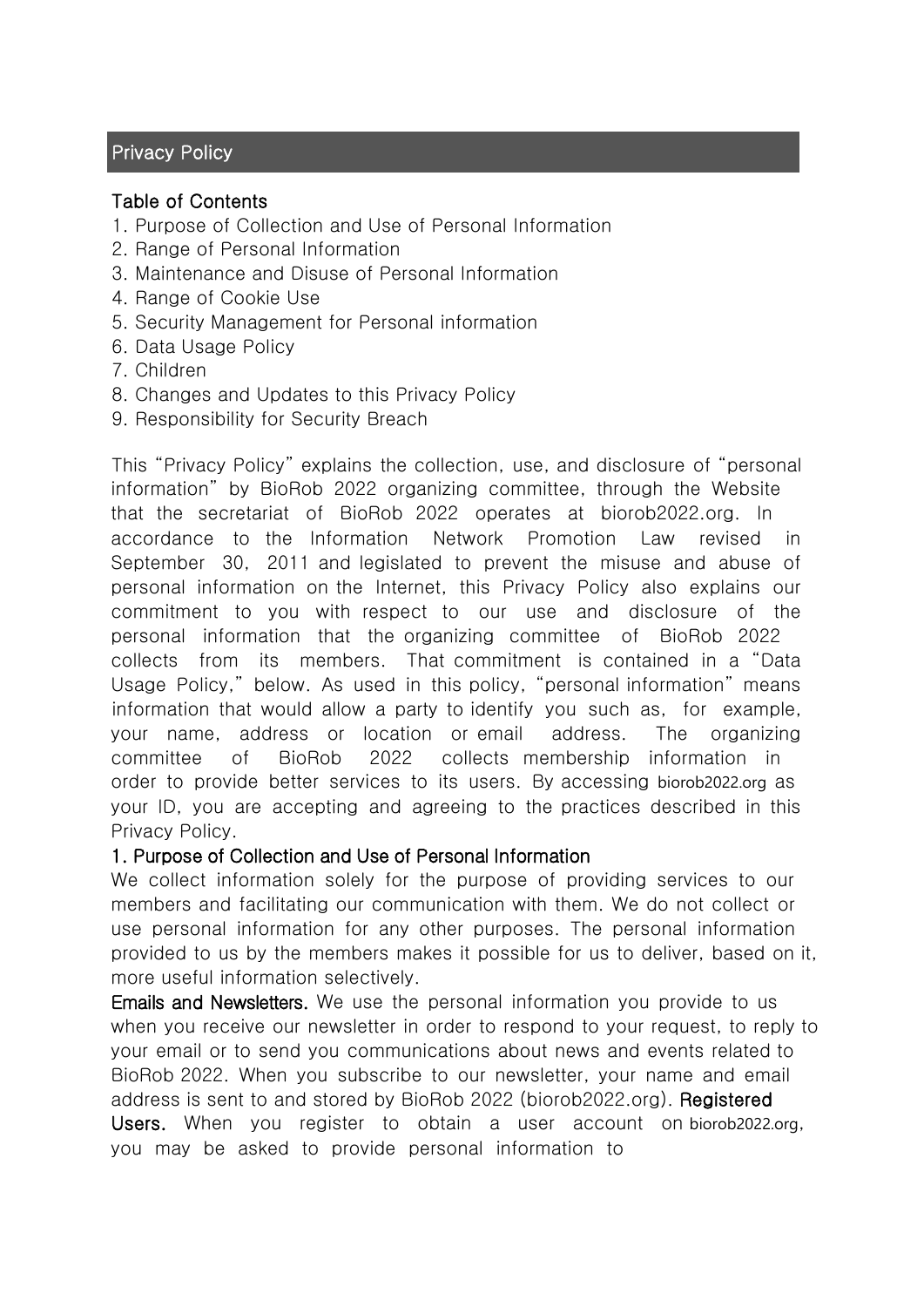create your account and establish a password and profile. Providing your email address and/or real name is required. If you do provide your email address, it will allow us to send you your password if you should forget it. We will also use that personal information to establish and maintain your membership and provide you with the features we provide for Registered Users, and for the purpose of contacting you about upcoming news and events relevant to BioRob 2022. Any other personal information that we may collect which is not described specifically in this Privacy Policy will only be collected and used in accordance with the Principles. When the range, purpose, and use of the information collected by us change, we will make sure to notify our members and ask for their consent beforehand.

#### 2. Range of Personal Information

Only the minimum amount of information reasonably necessary to provide you with services should be collected and maintained, and only for so long as reasonably needed or required; this includes their name, occupational position, e-mail, postal code and address. We may collect personal information at several places on the Website,

• when you subscribe us with your personal information such as by sending an email to us or signing up to receive a newsletter or our events listing;

• when you provide personal information to register to establish a user account on our Website in connection with your participation in BioRob 2022.

### 3. Maintenance and Disuse of Personal Information

Information you provide through our Website, or that we gather as a result of your use of our Website, should not be used for marketing or advertising purposes, nor should it be provided voluntarily (without your permission) to anyone else unless required. BioRob 2022 will continue to maintain and manage its members' personal information as long as they continue to receive its services and retain their membership. However, when a member cancels his or her membership by request for de-registration, all personal information collected by us will be permanently deleted from our database, ensuring that the opening or use of such information for any purposes is no longer possible.

### 4. Range of Cookie Use

When our members visit our site and their web browsers ask for cookies, BioRob 2022 Website restricts its use of cookies only to the information that has no potential to invade their privacy, such as browser version, monitor information, operating system version, and information related to login.

### 5. Security Management for Personal information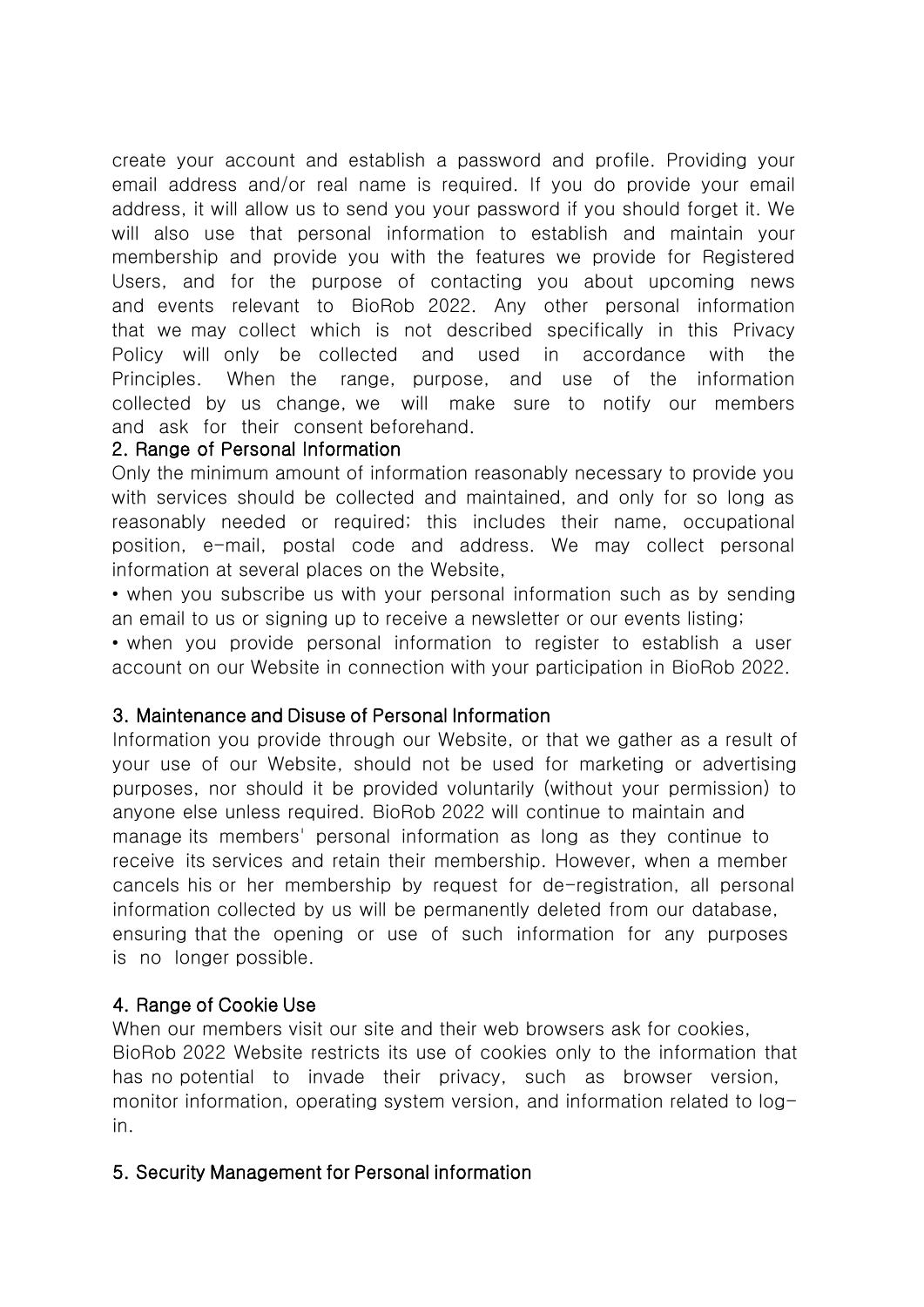The Organizer of BioRob 2022 has implemented reasonable measures to protect against unauthorized access to and unlawful interception or processing of personal information that The Organizer of BioRob 2022 stores and controls. However, no website can fully eliminate security risks. We will post a reasonably prominent notice to the Website if any such security breach occurs. User ID has security risks in addition to those described above. Among other things, User ID is vulnerable to DNS attacks, and using ID may increase the risk of phishing.

## 6. Data Usage Policy

Our Data Usage Policy covers how we maintain and use information about you that is collected by our Website and server logs, including when you log into a website using your ID of BioRob 2022. Non Personal Browsing Information We Collect. When you use the Website, our servers may collect information automatically (through, for example, the use of your "IP address") about your activities while visiting the Website and information about the browser you are using. In addition, whenever you use your ID to log into our Website, our server keep a log of the websites you visit.

No Linking. We do not intentionally link browsing information or information from our server logs to the personal information you submit to us. We use this information for internal purposes only, such as to help understand how the Websites are being used, to improve our Website and the features we provide, and for systems administration purposes.

No Selling or Sharing. Except in the unique situations identified in this Privacy Policy, The Organizer of BioRob 2022 does not sell or otherwise voluntarily provide the non personal browsing information we collect about you or your website usage to third parties.

No Retention. The Organizer of BioRob 2022 discards non personal browsing information from our server logs once we have used the information for the limited purposes noted above, under "No Linking." Notice. If The Organizer of BioRob 2022 is required to provide a third party with your non personal browsing information, then, The Organizer of BioRob 2022 will use reasonable means to notify you promptly of that event, unless The Organizer of BioRob 2022 is prohibited by law from doing so or is otherwise advised not to notify you on the advice of legal counsel.

Any other non-personal information that we collect which is not described specifically in this Privacy Policy will only be collected and used in accordance with the Principles.

# 7. Children

The Website is not directed at children under the age of 14. We will never knowingly request personal information from anyone under the age of 14